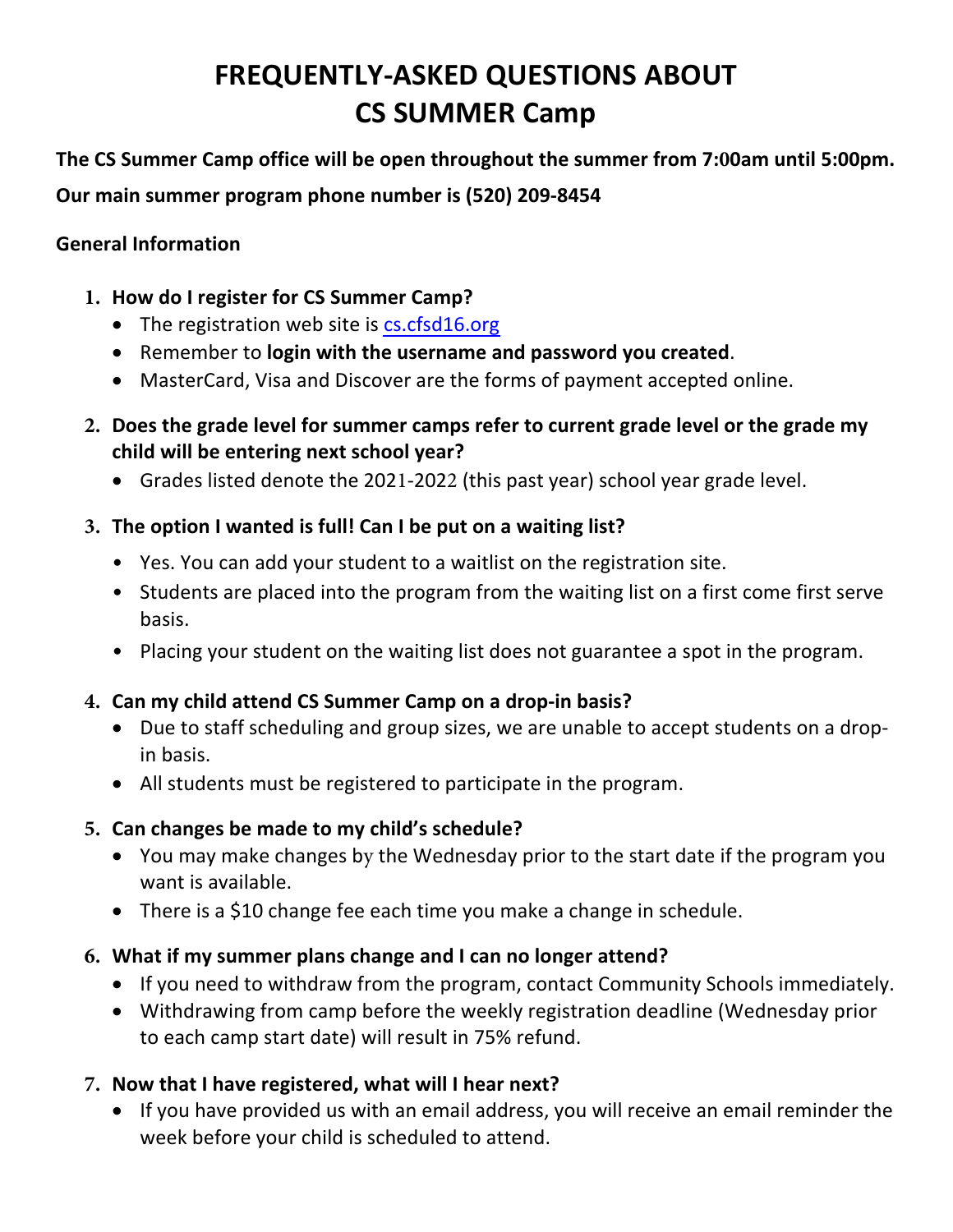# **Program Information**

### 1. **Where does CS Summer Camp take place?**

- The CS Summer Camp program will be held at Catalina Foothills High School.
	- o PreK students will attend the program at VVELC, 3435 E. Sunrise Dr.
	- $\circ$  K-5 students will attend the programs at CFHS 4300 E. Sunrise Dr.
- 2. **How does my child get from place to place around campus?**
	- Moving from location to location for all activities will always be supervised, especially when going from one building or outdoor location to another.

### 3. **Should I pack a lunch each day?**

- Please pack a sack lunch, snacks and water bottle.
- Please be sure lunch boxes have your child's name on them.
- Please pack items that do not need to be refrigerated.

### 4. **What will my child do during the lunch hour?**

- Lunch will be from 12 noon 1pm.
- All campers will eat lunch in the cafeteria and then enjoy a half-hour of recess time.

### 5. **What will my student need to bring to the program?**

- Lunch, snacks and a refillable water bottle.
- A backpack or bag to carry personal belongings and lunch into the program.
- If participating in an outdoor class sunscreen, outdoor water class towel, change of clothes.

### 6. **Will students be allowed to bring electronic devices**?

- The use of electronic devices will only be allowed in case of emergency with permission from a staff member.
- Community Schools is not responsible for lost, stolen or damaged devices.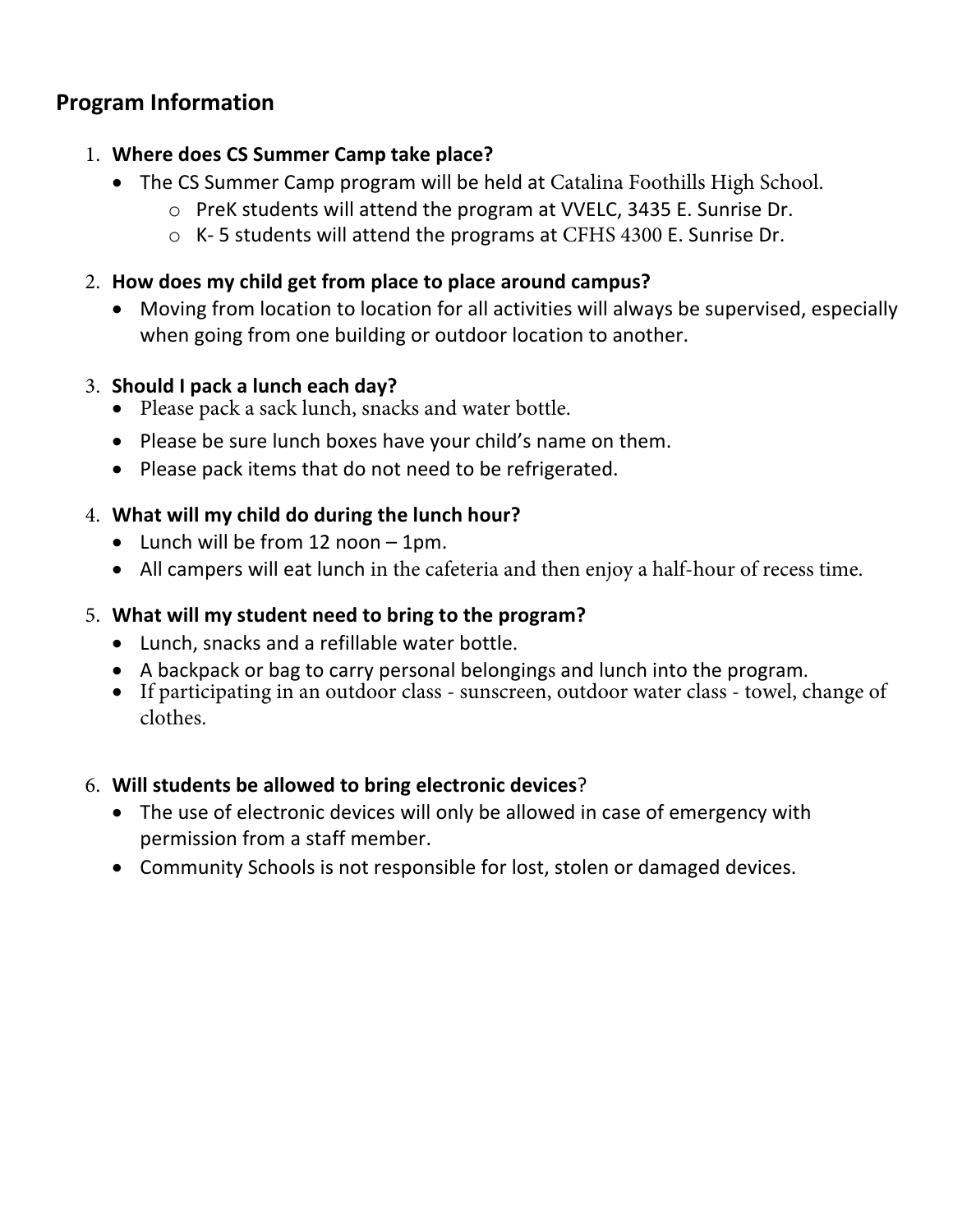# **Arrival and Dismissal**

- **1. What is the earliest I can drop off my student?**
	- If enrolled in Camp Sunrise drop off is 7 am or 8 am. All others arrive at 9am or 1pm.
- **2. What are the daily procedures for drop-off and dismissal? Curbside drop off and pick up, please follow the directional signs. Please do not park and walk your child onto campus. Entrance to Camp will be the House 3 door facing the parking lot. Dismissal is at noon for morning camps and 4pm for afternoon camps. Pick up promptly, any late pick ups will be accessed a \$2/minute late fee. You must be signed up for a full day to stay during the lunch hour. (Afternoon campers may not arrive before 12:45pm)**
- **3. For any other drop off or pick up times, please call 209-8454.**
- **4. What if I need to pick my child up early?**
	- If you arrive late or need to pick up your child early for any reason, please call 209-8454.
	- Please do not come into the building.
	- A staff member will bring your child to the dismissal area when you arrive.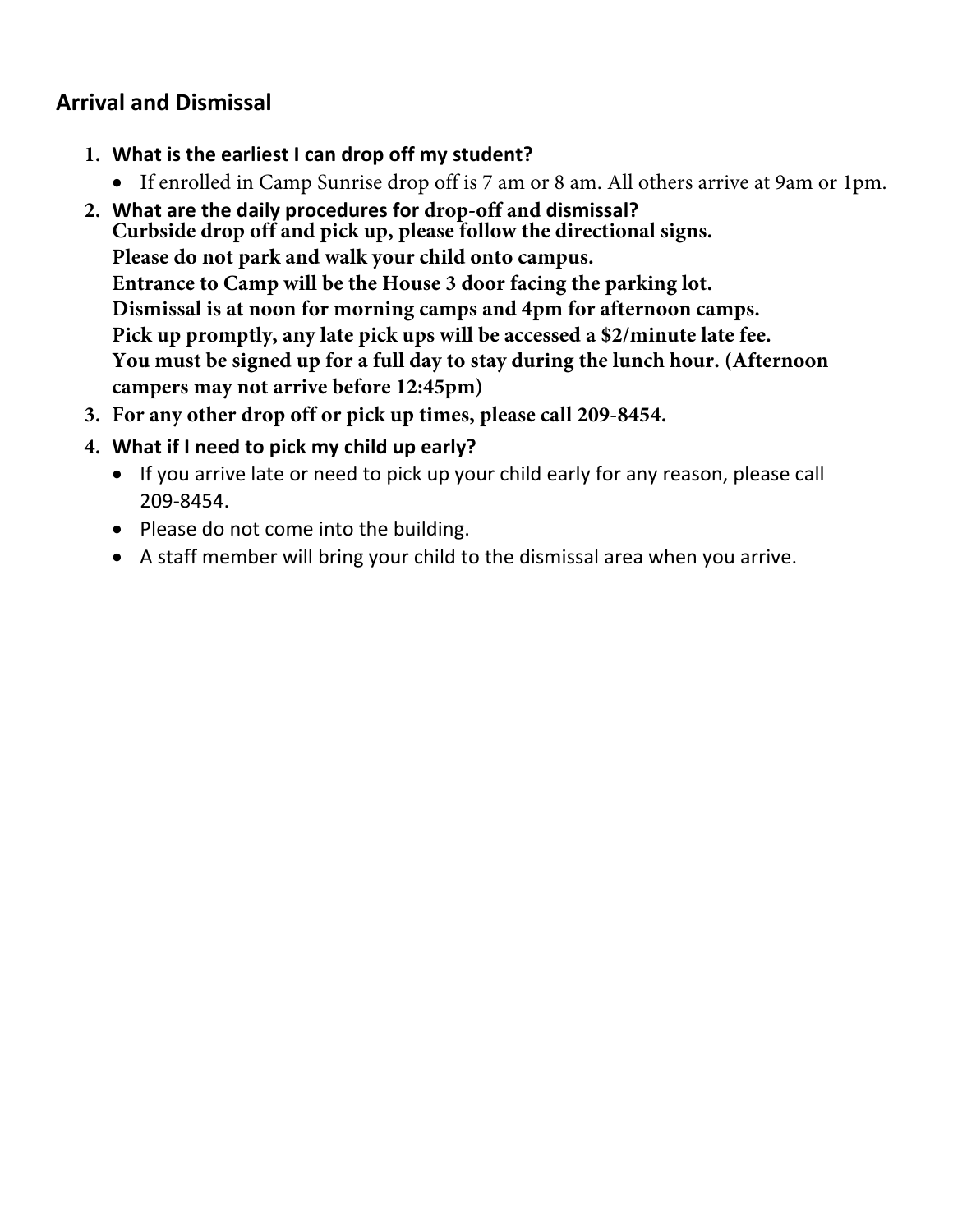# **Health and Safety Information**

### **1. Are students required to wear masks?**

- Masks are required while participating in the program.
- As of June 28, 2021, CFSD has mandated that masks are now optional.
- Community Schools will not be providing masks for students but will have extras.
- All staff members will be wearing masks while on campus. As of June 28 CFSD has mandated that masks are optional.

### **2. How are students going to be divided and physically distanced?**

- Students will be assigned to groups based on grade level.
- Those groups will be assigned to designated areas in rooms.
- Physical distancing is encouraged if and when available.
- Students will be assigned to a specific spot at the beginning of the week.
- Depending on numbers and space, lunchtime and recess may be on a rotation schedule to maintain safe distance.
- Distancing rules will be explained to the students at the beginning of the week.
- Group leader will provide reminders as needed.

## **3. How will the classrooms and shared spaces be kept clean?**

- A professional cleaning staff will clean and sanitize the spaces each night.
- Staff members will clean shared spaces throughout the day as needed.
- Playground equipment will be cleaned daily.
- Shared equipment will be cleaned daily.
- Cleaning and disinfecting supplies will be made available to each classroom.

# **4. What should we do if our child becomes ill?**

- If your student becomes ill, please notify us immediately at 209-7944 or 209-8454.
- If your student becomes ill while on campus, the health assistant will notify you to come pick up your child.
- If your child stays home or is sent home with symptoms related to covid-19 you must follow the CFSD [Return to School Guidance.](https://www.cfsd16.org/application/files/7016/2454/7904/2021-2022_COVID-19_Isolation_Decision_Matrix.pdf)

# **Additional Information**

- **1. What happens on the first day of each week?**
	- The daily arrival procedures will be the same as described above.
	- On the first day, the student will proceed to the check-in area to pick up their name tag after they are cleared to enter campus.
	- The name tag will have the name of their assigned group and group leader.
	- Students will meet their group leader at the designated area for their group.
	- Students will keep their backpack, supplies, and lunch with them until they arrive at their classroom.